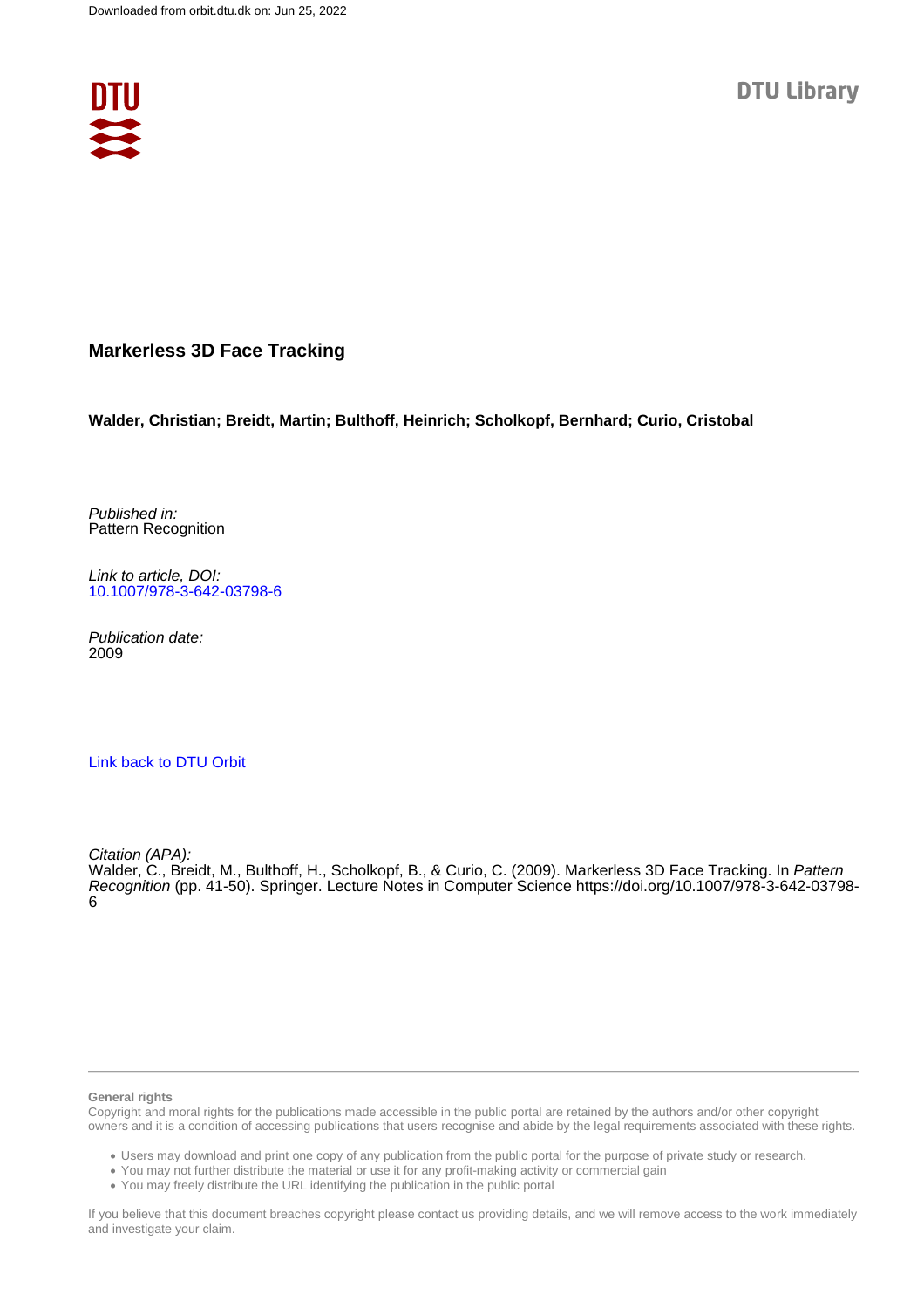# Markerless 3D Face Tracking

Christian Walder<sup>1,2</sup>, Martin Breidt<sup>1</sup>, Heinrich Bülthoff<sup>1</sup>, Bernhard Schölkopf<sup>1</sup>, and Cristóbal Curio<sup>1</sup>

 $1$  Max Planck Institute for Biological Cybernetics, Tübingen, Germany. 2 Informatics and Mathematical Modelling, Technical University of Denmark.

Abstract. We present a novel algorithm for the markerless tracking of deforming surfaces such as faces. We acquire a sequence of 3D scans along with color images at 40Hz. The data is then represented by implicit surface and color functions, using a novel partition-of-unity type method of efficiently combining local regressors using nearest neighbor searches. Both these functions act on the 4D space of 3D plus time, and use temporal information to handle the noise in individual scans. After interactive registration of a template mesh to the first frame, it is then automatically deformed to track the scanned surface, using the variation of both shape and color as features in a dynamic energy minimization problem. Our prototype system yields high-quality animated 3D models in correspondence, at a rate of approximately twenty seconds per timestep. Tracking results for faces and other objects are presented.

### 1 Introduction

Creating animated 3D models of faces is an important and difficult task in computer graphics due to the sensitivity of the human perception of face motion. People can detect slight peculiarities present in an artificially animated face model, which makes the animator's job rather difficult and has lead to *data-driven* animation techniques, which aim to capture live performance. Data-driven face animation has enjoyed increasing success in the movie industry, mainly using marker-based methods. Although steady progress has been made, there are certain limitations involved in placing physical markers on a subject's face. Summarizing the face by a sparse set of locations loses information, and necessitates motion re-targeting to map the marker motion onto that of a model suitable for animation. Markers also occlude the face, obscuring expression wrinkles and color changes. Practically, significant time and effort is required to accurately place markers, especially with brief scans of a numerous subjects — a scenario common in the computer game industry.

Tracking without markers is more difficult. To date, many markerless tracking methods have made extensive use of optical flow calculations between adjacent time-steps of the sequence. Since local flow calculations are noisy and inconsistent, it is necessary to introduce spatial coherency constraints. Although significant progress has been made in this direction [1], the sequential use of between-frame flow vectors can lead to continual accumulation of errors, which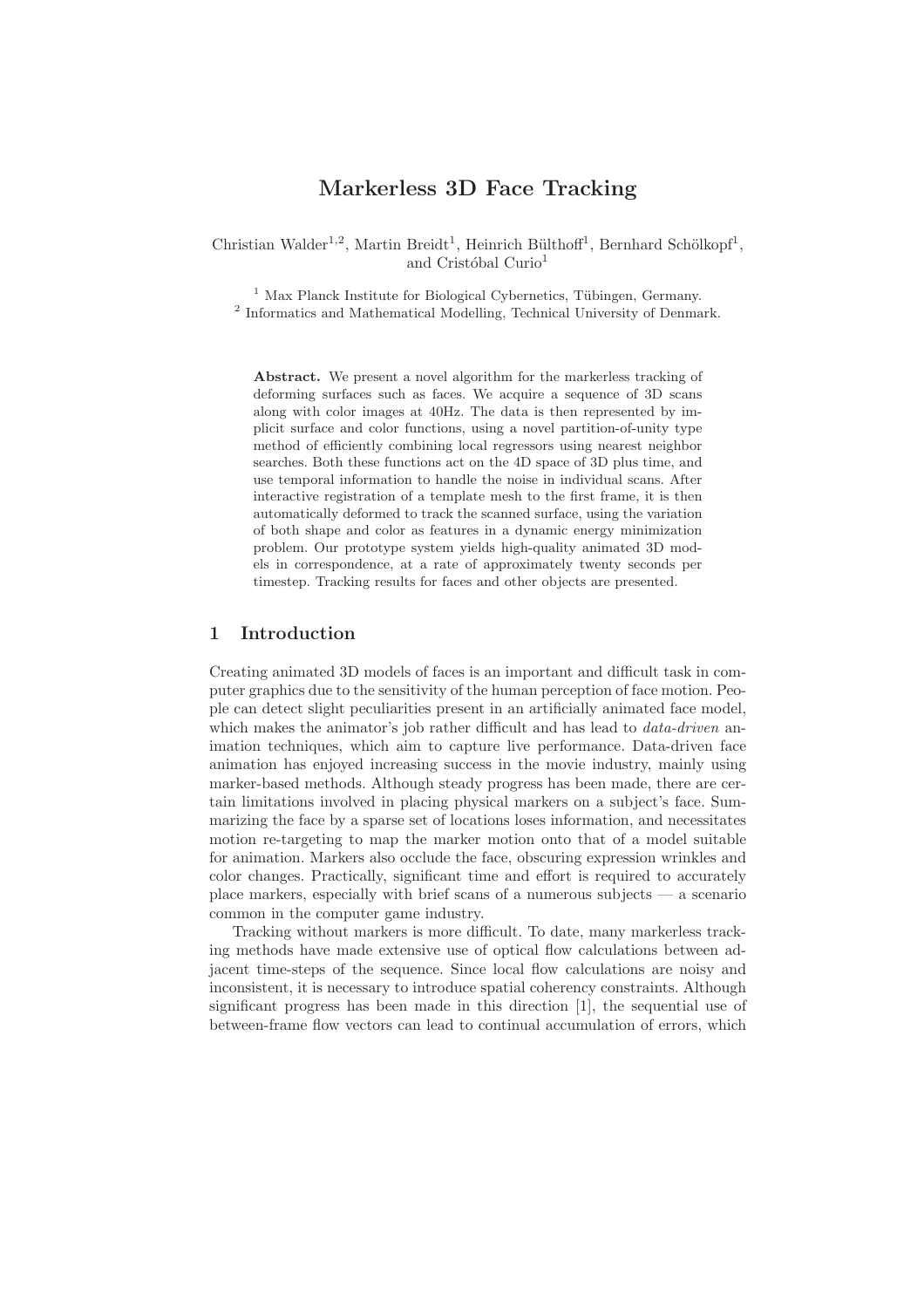

Fig. 1. Setup of the dynamic 3D scanner. Two 640 by 480 pixel photon focus MV-D752-160 grayscale cameras (red) compute depth images at 40 Hz from coded light projected by the synchronized minirot  $H1$  projector (blue). Two strobes (far left and right) are triggered by the 656 by 490 pixel Basler A601fc color camera (green), capturing color images at a rate of 40 Hz.

may eventually necessitate labor intensive manual corrections [2]. It is also noteworthy that facial cosmetics designed to remove skin blemishes strike directly at the key assumptions of optical flow-based methods. Non flow-based methods include [3]. There, local geometrical patches are modelled and stitched together. [4] introduced a multiresolution approach which iteratively solves between-frame correspondence problems using feature points and 3D implicit surface models. Neither of these works use color information. For face tracking purposes, there is significant redundancy between the geometry and color information. Our goal is to exploit this multitude of information sources, in order to obtain high quality tracking results in spite of possible ambiguities in any of the individual sources. In contrast to classical motion capture we aim to capture the surface densely rather than at a sparse set of locations.

We present a novel surface tracking algorithm which addresses these issues. The input to the algorithm consists of an unorganized set of four-dimensional (3D plus time) surface points, along with a corresponding set of surface normals and surface colors. From this data, we construct a 4D implicit surface model, as well as a regressed function which models the color at any given point in space and time. Our 4D implicit surface model is a partition of unity type method similar to [5], but uses a local weighting scheme which is particularly easy to implement efficiently using a nearest neighbor library. By requiring only an unorganized point cloud, we are not restricted to scanners which produce a sequence of 3D frames, and can handle samples at arbitrary points in time and space as produced by a laser scanner, for example.

## 2 Surface Tracking

In this section we present our novel method of deforming the initial template mesh to move in correspondence with the scanned surface. The dynamic 3D scanner we use is a commercial prototype (see Figure 1) developed by ABW GmbH (http://www.abw-3d.de) and uses a modified coded light approach with phase unwrapping. A typical frame of output consists of around  $40K$  points with texture coordinates that index into the corresponding color texture image.

Input. The data produced by our scanner consists of a sequence of 3D meshes with texture images, sampled at a constant rate. As a first step we transform each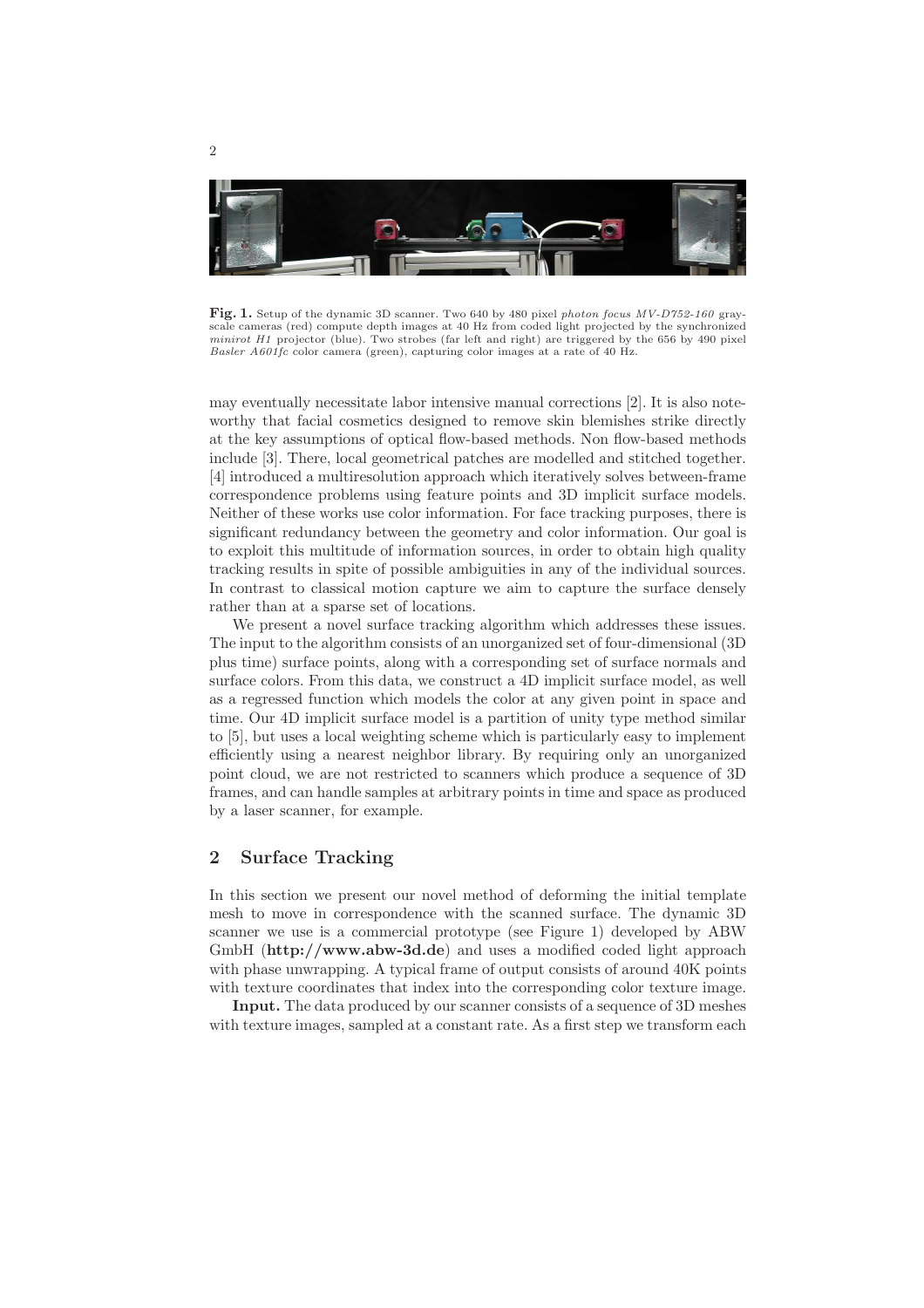mesh into a set of points and normals, where the points are the mesh vertices and the corresponding normals are computed by a weighted average of the adjacent face normals, using the method described in [6]. Furthermore, we append to each 3D point the time at which it was sampled, yielding a 4D spatio-temporal point cloud. To simplify the subsequent notation, we also append to each 3D surface normal a fourth temporal component of value zero. To represent the color information, we assign to each surface point a 3D color vector representing the RGB color, which we obtain by projecting the mesh produced by the scanner into the texture image. Hence we summarize the data from the scanner as the set of m (point, normal, color) triplets  $\{(\mathbf{x}_i, \mathbf{n}_i, \mathbf{c}_i)\}_{i<1.$ 

Template mesh. In addition to the above data, we also require a template mesh in correspondence with the first frame produced by the scanner, which we denote by  $M_1 = (V_1, G)$ , where  $V_1 \in \mathbb{R}^{3 \times n}$  are the *n* vertices and  $G \subset J \times J$ the edges where  $J = \{1, 2, ..., n\}$ . The construction of the template mesh could be automated — for example we could  $(a)$  take the first frame itself (or some adaptive refinement of it, for example as produced by a marching cubes type of algorithm such as  $[7]$ , or  $(b)$  automatically register a custom mesh as was done in a similar context in e.g. [1]. Instead we opt for an interactive approach, using the  $\emph{CySlice}$  software package — this semi-automated step requires approximately 15 minutes of user interaction and is guaranteed to lead to a high quality initial registration (see Figure 3, top left). We normally use a template mesh of 2100 vertices, but this is not an algorithmic restriction, higher res meshes are demonstrated in the accompanying video (see footnote 1, page 7).

Output. The aim is to compute the vertex locations of the template mesh for each frame  $i = 2, \ldots s$ , such that it moves in correspondence with the observed surface. We denote the vertex locations of the *i*-th frame by  $V_i \in \mathbb{R}^{3 \times n}$ . Throughout the paper we refer to the j-th vertex of  $V_i$  as  $\mathbf{v}_{i,j}$ . We also use  $\tilde{\mathbf{v}}_{i,j} \in \mathbb{R}^4$  to represent  $\mathbf{v}_{i,j}$  concatenated with the relative time of the *i*-th frame. That is,  $\tilde{\mathbf{v}}_{i,j} = (\mathbf{v}_{i,j}^{\top}, \Delta i)^{\top}$  where  $\Delta$  is the interval between frames.

#### 2.1 Algorithm

We take the widespread approach of minimizing an energy functional,  $E_{obj}$ , which in our case is defined in terms of the entire sequence of vertex locations,  $V_1, V_2, \ldots, V_s$ . Rather than using the (point, normal, color) triplets directly, we instead use summarized versions of the geometry and color, as represented by the implicit surface embedding function  $f_{\text{imp.}}$  and color function  $f_{\text{col.}}$ , respectively. The construction of these functions is explained in detail in Appendix A. For now it is sufficient to know that the functions can be setup and evaluated rather efficiently, are differentiable almost everywhere, and

1.  $f_{\text{imp.}} : \mathbb{R}^4 \to \mathbb{R}$  estimates the signed distance to the scanned surface given the spatio-temporal location (say,  $\mathbf{x} = (x, y, z, t)^\top$ ). The signed distance to a surface S evaluated at **x** has absolute value  $|dist(\mathcal{S}, \mathbf{x})|$ , and a sign which differs on different sides of S. At any fixed t, the 4D implicit surface can be thought of as a 3D implicit surface in  $(x, y, z)$  (see Figure 2, left).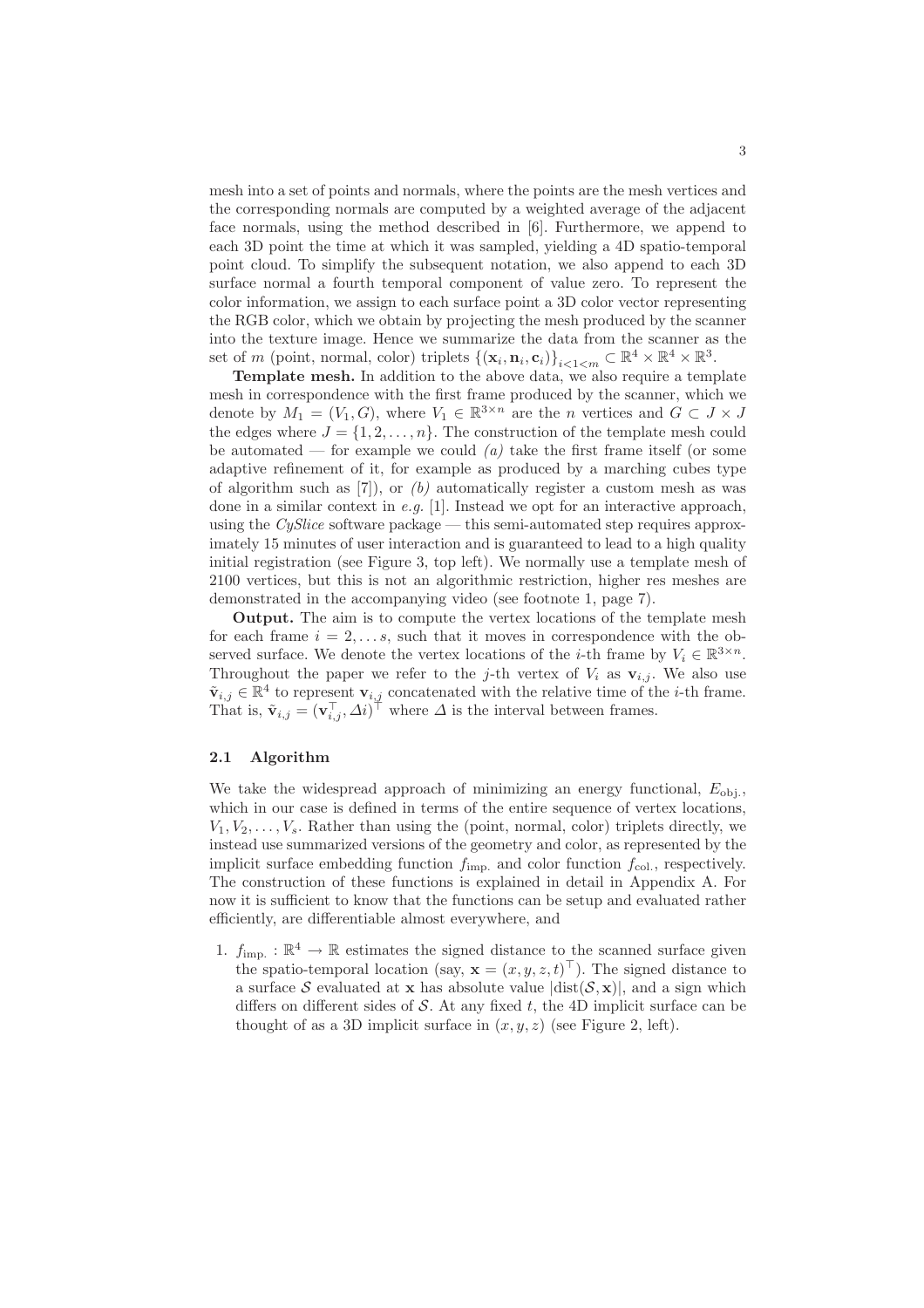

Fig. 2. The nearest neighbor implicit surface (left, intensity plot of  $f_{\rm imp.}$ ) and color (right, RGB plot of  $f_{\rm col.}$ ) models. Time and one space dimension are fixed, plotting over the two remaining space dimensions. Shown is a vertical slice through the data of a human face, revealing the profile contour with the nose pointing to the right. For reference, the zero level set of the implicit appears in both images as a green curve.

2.  $f_{\text{col.}}$ :  $\mathbb{R}^4 \to \mathbb{R}^3$  similarly estimates a 3-vector of RGB values. Evaluated away from the surface, the function returns an estimate of the color of the surface nearest to the evaluation point (see Figure 2, right).

Modelling the geometry and color in this way has the practical advantage that as we construct  $f_{\text{imp.}}$  and  $f_{\text{col.}}$  we may separately adjust parameters which pertain to the noise level in the raw data, and then visually verify the result. Thereafter we approach the tracking problem under the assumption that  $f_{\text{imp.}}$  and  $f_{\text{col.}}$ contain little noise, while summarizing the relevant information in the raw data.

The energy we minimize depends on the vertex locations through time and connectivity (edge list) of the template mesh, the implicit surface model, and the color model, *i.e.*,  $V_1, \ldots V_s, G, f_{\text{imp.}}$ , and  $f_{\text{col.}}$ . With a slight abuse of notation, the functional is  $E_{obj.} \equiv \sum_{l \in terms} \alpha_l E_l$ , where the  $\alpha_l$  are parameters which we fix as described in Section 2.2, and the  $E_l$  are the individual terms which we now introduce. Note that it is possible to interpret the minimizer of the above energy functional as the *maximum a posteriori* estimate of a posterior likelihood in which the individual terms  $\alpha_l E_l$  are interpreted as negative log-probabilities.

Distance to the Surface. The first term is straightforward — in order to keep the mesh close to the surface, we approximate the integral over the template mesh of the squared distance to the scanned surface. As an approximation to this squared distance we take the squared value of the implicit surface embedding function  $f_{\text{imp}}$ . We approximate the integral by taking an area weighted sum over the vertices. The quantity we minimize is given by  $E_{\text{imp.}} \equiv \sum_i \sum_j a_j f_{\text{imp.}} (\tilde{\mathbf{v}}_{i,j})^2$ . Here, as throughout the paper,  $a_j$  refers to the Voronoi area [6] of the j-th vertex of  $M_1$ , the template mesh at its starting position, but we state the simpler form here as it is easier to implement, and is more numerically stable.

Color. We assume that each vertex should remain on a region of stable color, and accordingly we minimize the sum over the vertices of the sample variance of the color components observed at the sampling times of the dynamic 3D scanner. We discuss the validity of this assumption in Section 4. The sample variance of a vector of observations  $\mathbf{y} = (y_1, y_2, \dots, y_s)^\top$  is  $V(\mathbf{y}) \equiv$  $\sum_{i=1}^{s} (y_i - \sum_{i'=1}^{s} y_{i'}/s)^2 / s$ . To ensure a scaling which is compatible with that of  $E_{\text{imp.}}$ , we neglect the term  $1/s$  in the above expression. Summing these variances over RGB channels, and taking the same approximate integral as before, we obtain  $E_{\text{col.}} \equiv \sum_{i,j} a_j || f_{\text{col.}}(\tilde{\mathbf{v}}_{i,j}) - \sum_{i'} f_{\text{col.}}(\tilde{\mathbf{v}}_{i',j})/s||^2$ .

Acceleration. To obtain smooth motion we also minimize a similar approximation to the surface integral of the squared acceleration of the mesh. For a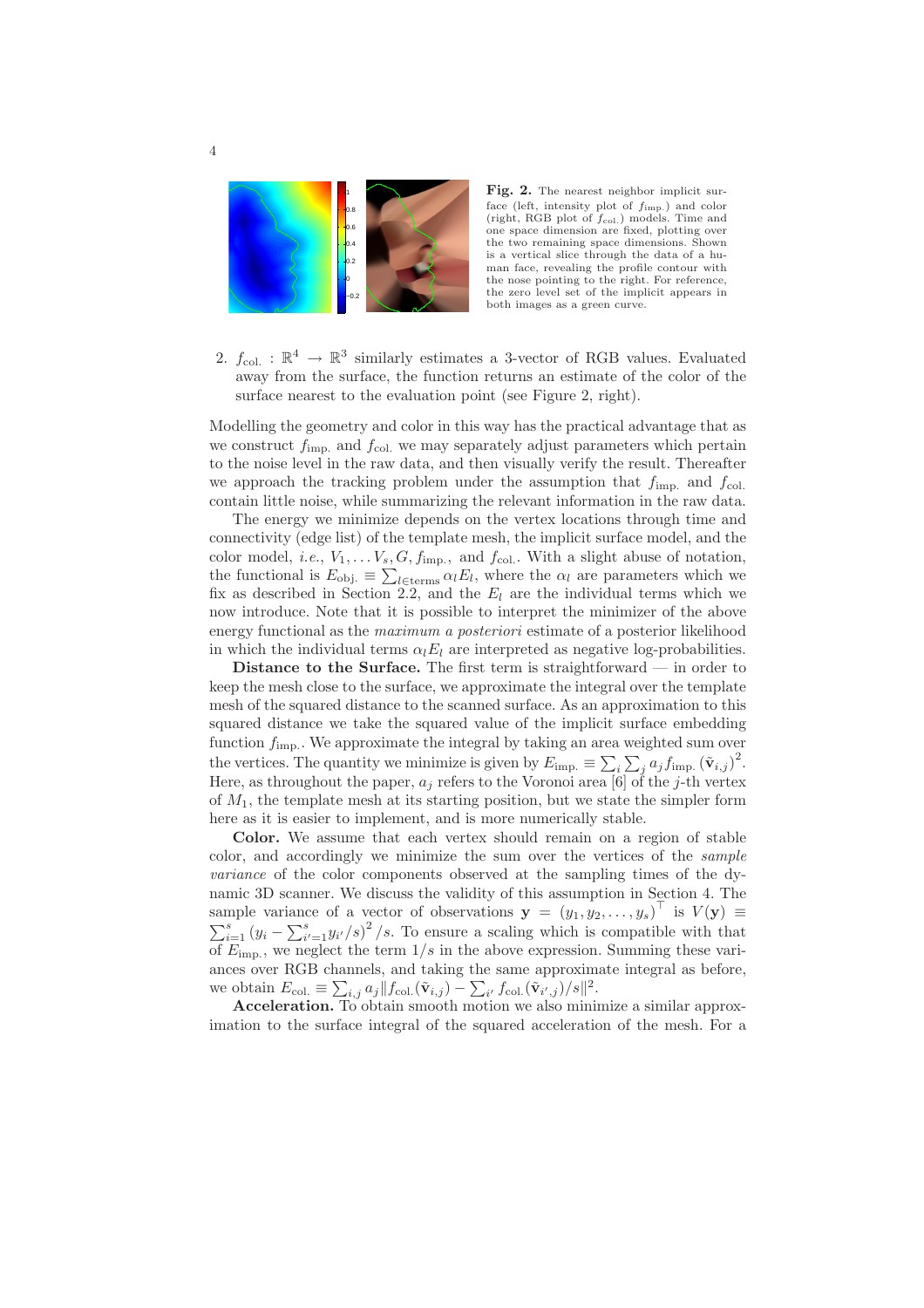physical analogy, this is similar to minimizing a discretization in time and space of the integral of the squared accelerating forces acting on the mesh, assuming that it is perfectly flexible and has constant mass per area. The corresponding term is given by  $E_{\text{acc.}} \equiv \sum_j a_j \sum_{i=2}^{s-1} ||\mathbf{v}_{i-1,j} - 2\mathbf{v}_{i,j} + \mathbf{v}_{i+1,j}||^2$ .

Mesh Regularisation. In addition to the previous terms, it is also necessary to regularize deformations of the template mesh, in order to prevent unwanted distortions during the tracking phase. Typically such regularization is done by minimizing measures of the amount of *bending* and *stretching* of the mesh. In our case however, since we are constraining the mesh to lie on the surface defined by  $f_{\text{imp.}}$ , which itself bends only as much as the scanned surface, we only need to control the stretching of the template mesh.

Due to space constraints we now only briefly motivate our choice of regulariser. It is possible to use variational measures of mesh deformations, but we found these energies inappropriate in our experiments as it was difficult to choose the correct amount by which to penalize the terms — either:  $(1)$  the penalization was insufficient to prevent undesirable stretching of the mesh in regions of low deformation, or  $(2)$  the penalization was too great to allow the correct deformation in regions of high deformation. It is more effective to penalize an adaptive measure of stretch, which measures the amount of local distortion of the mesh, while retaining invariance to the absolute amount of stretch. To this end, we compute the ratio of the area of adjacent triangles, and penalize the deviation of this ratio, from that of the initial template mesh  $M_1$ , *i.e.* 

$$
E_{\text{reg.}} \equiv \sum_{i=2}^{s} \sum_{\mathbf{e} \in G} a(\mathbf{e}) \bigg( \frac{\text{area}(\text{face}_1(\mathbf{e}_i))}{\text{area}(\text{face}_2(\mathbf{e}_i))} - \frac{\text{area}(\text{face}_1(\mathbf{e}_1))}{\text{area}(\text{face}_2(\mathbf{e}_1))} \bigg)^2.
$$

Here, face<sub>1</sub>(e) and face<sub>2</sub>(e) are the two triangles containing edge e, area(·) is the area of the triangle, and  $a(e) = \text{area}(\text{face}_1(e_1)) + \text{area}(\text{face}_2(e_1))$ . Note that the ordering of face<sub>1</sub> and face<sub>2</sub> affects the above term. In practice we restore invariance with respect to this ordering by augmenting the above energy with an identical term with reversed order.

#### 2.2 Implementation

Deformation Based Re-parameterization. Optimising with respect to the  $3(s-1)n$  variables corresponding to the n 3D vertex locations of frames 2, 3, ..., s has the following critical shortcomings: 1) It necessitates further regularisation terms to prevent folding and clustering of the mesh, for example. 2) The number of variables is rather large. 3) Compounding the previous shortcoming, convergence will be slow, as this direct parameterization is guaranteed to be illconditioned. This is because, for example, the regularisation term  $E_{\text{reg}}$  acts in a sparse manner between individual vertices. Hence, loosely speaking, gradients in the objective function due to local information (for example due to the color term  $E_{\text{col.}}$ ) will be propagated by the regularisation term in a slow domino-like manner from one vertex to the next only after each subsequent step in the optimization. A simple way of overcoming these shortcomings is to optimize with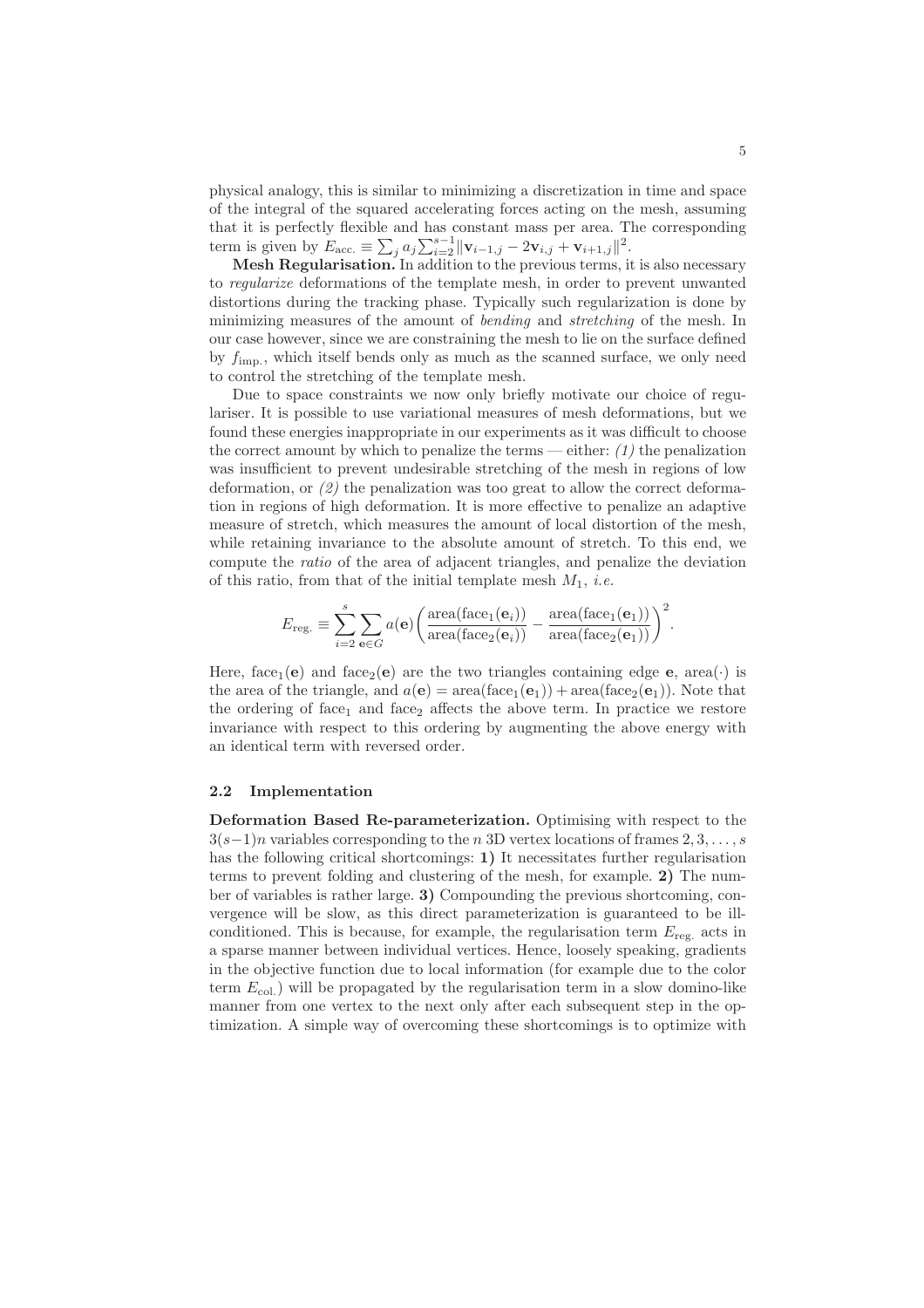respect to a lower dimensional parameterization of plausible meshes. To do this we manually select a set of control vertices that are displaced in order to deform the template mesh. To this end, we take advantage of some ideas from interactive mesh deformation [8]. This leads to a linear parameterization of the vertex locations  $V_2, V_3, \ldots V_s$ , namely  $\overline{V}_i = V_1 + P_i B$ , where  $P_i \in \mathbb{R}^{3 \times p}$  represent the free parameters and  $B \in \mathbb{R}^{p \times n}$  represent the basis vectors derived from the deformation scheme [9]. We have written  $V_i$  instead of  $V_i$ , as we apply another parameterized transformation, namely the rigid body transformation. This is necessary since the surfaces we wish to track are not only deformed versions of the template, but also undergo rigid body motion. Our vertex parameterization hence takes the form  $V_i = R(\theta_i)V_i + \mathbf{r}_i = R(\theta_i)(V_1 + P_iB) + \mathbf{r}_i$ , where  $\mathbf{r} \in \mathbb{R}^3$  allows an arbitrary translation,  $\theta_i = (\alpha_i, \beta_i, \gamma_i)^\top$  is a vector of angles, and  $R(\theta) \in \mathbb{R}^{3 \times 3}$  is a rotation matrix.

Remarks on the re-parameterization. The above scheme does not amount to tracking only the control vertices. Rather, the objective function covers all vertices, and the control vertices are optimized to minimize this global error. Alternatively one could optimize all vertex positions in an unconstrained manner. The main drawback of doing so however is not the greatly increased computation times, but the fact that allowing each vertex to move freely necessitates numerous additional regularisation terms in order to prevent undesirable mesh behaviors such as triangle flipping. While such regularisation terms may succeed in solving this problem, the above re-parameterization is a more elegant solution, as we found the problem of choosing various additional regularisation parameters to be more difficult in practice than the problem of choosing a set of control vertices that is sufficient to capture the motion of interest. Note that the precise placement of these control vertices is not critical, provided they afford sufficiently many degrees of freedom. Hence, the computational advantages of our scheme are a fortunate side effect of the regulariser induced by the re-parameterization.

Incremental Optimization. It turns out that even in this lower dimensional space of parameters, optimizing the entire sequence at once in this manner is computationally infeasible. Firstly, the number of variables is still rather large:  $3(s-1)(p+2)$ , corresponding to the parameters  $\{(P_i, \theta_i, \mathbf{r}_i)\}_{i=2...s}$ . Secondly, the objective function is rather expensive to compute, as we discuss in the next paragraph. It turns out however, that optimizing the entire sequence would be problematic even if it were computationally feasible, due to the difficulty of finding a good starting point for the optimization. Since the objective function is non-convex, it is essential to be able to find a starting point which is near to a good local minimum, but it is unclear how to initialize all frames  $2, 3, \ldots$  s given only the first frame and the raw scanner data. Fortunately, both the computational issue and that of the starting point are easily dealt with by incrementally optimizing within a moving temporal window. In particular, we first optimize frame 2, then frames 2-3, frames 2-4, frames 3-5, frames 4-6, etc. With the exception of the first two steps, we always optimize a window of three frames, with all previous frames held fixed. Importantly, it is now reasonable to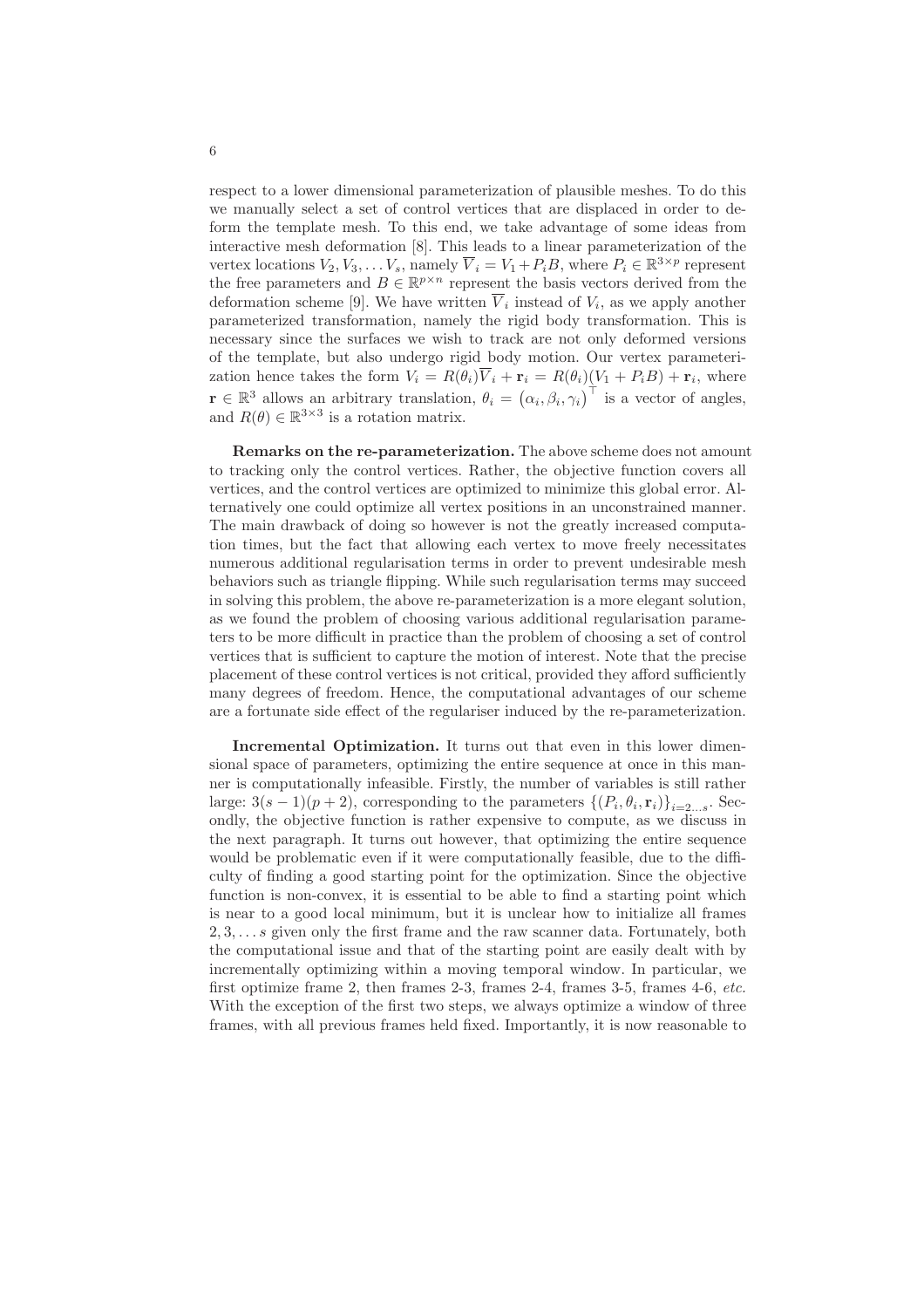

Fig. 3. A tracking example visualized by projecting the tracked mesh into the color camera image.

simply initialize the parameters of each newly included frame with those of the previous frame at the end of the previous optimization step.

Note that although we optimize on a temporal window with the other frames fixed, we include in the objective function all frames from the first to the current, eventually encompassing the entire sequence. Hence  $E_{\text{col}}$  forces each vertex inside the optimization window to stay within regions that have a color similar to that "seen" previously by the given vertex at previous time steps. One could also treat the final output of the incremental optimization as a starting point for optimizing the entire sequence with all parameters unfixed, but we found this leads to little change in practice. This is not surprising as, given the moving window of three frames, the optimizer essentially has three chances to get each frame right, with forward and backward look-ahead of up to two frames.

Parameter Selection. We first determined the parameters of the implicit surface/color models, and the deformation-based re-parameterization, can these can be visually verified independently of the tracking. Choosing the other parameters values was fairly straightforward, as e.g. tracking color and staying near the implicit surface are goals which typically compete very little — either can be satisfied without compromising the other. Hence the results are relatively insensitive to the  $\alpha_{\rm imp.}/\alpha_{\rm col.}$ . To determine suitable parameter setttings for  $\alpha_{\rm imp.}, \alpha_{\rm col.}, \alpha_{\rm acc.}$  and  $\alpha_{\rm reg.}$ , we employed the following strategy. First, we removed a degree of freedom by fixing without loss of generality  $\alpha_{\text{imp}} = 1$ . Next we assumed that the implicit surface was sufficiently reliable, and treated the distance to surface term almost like the hard constraint  $E_{\text{imp.}} = 0$  by setting the next parameter  $\alpha_{\text{col}}$  to be 1/100. We then took a sample dataset and ran the system over a 2D grid of values of  $E_{\text{acc}}$  and  $E_{\text{reg}}$ , inspected the results visually, and fixed these two parameters accordingly for subsequent experiments.

## 3 Results

Tracking results are best visualised with animation, hence the majority of our results are presented in the accompanying video<sup>1</sup>. Here we discuss the perfor-

<sup>1</sup> http://www.viddler.com/explore/anon42/videos/1/?secreturl=20055407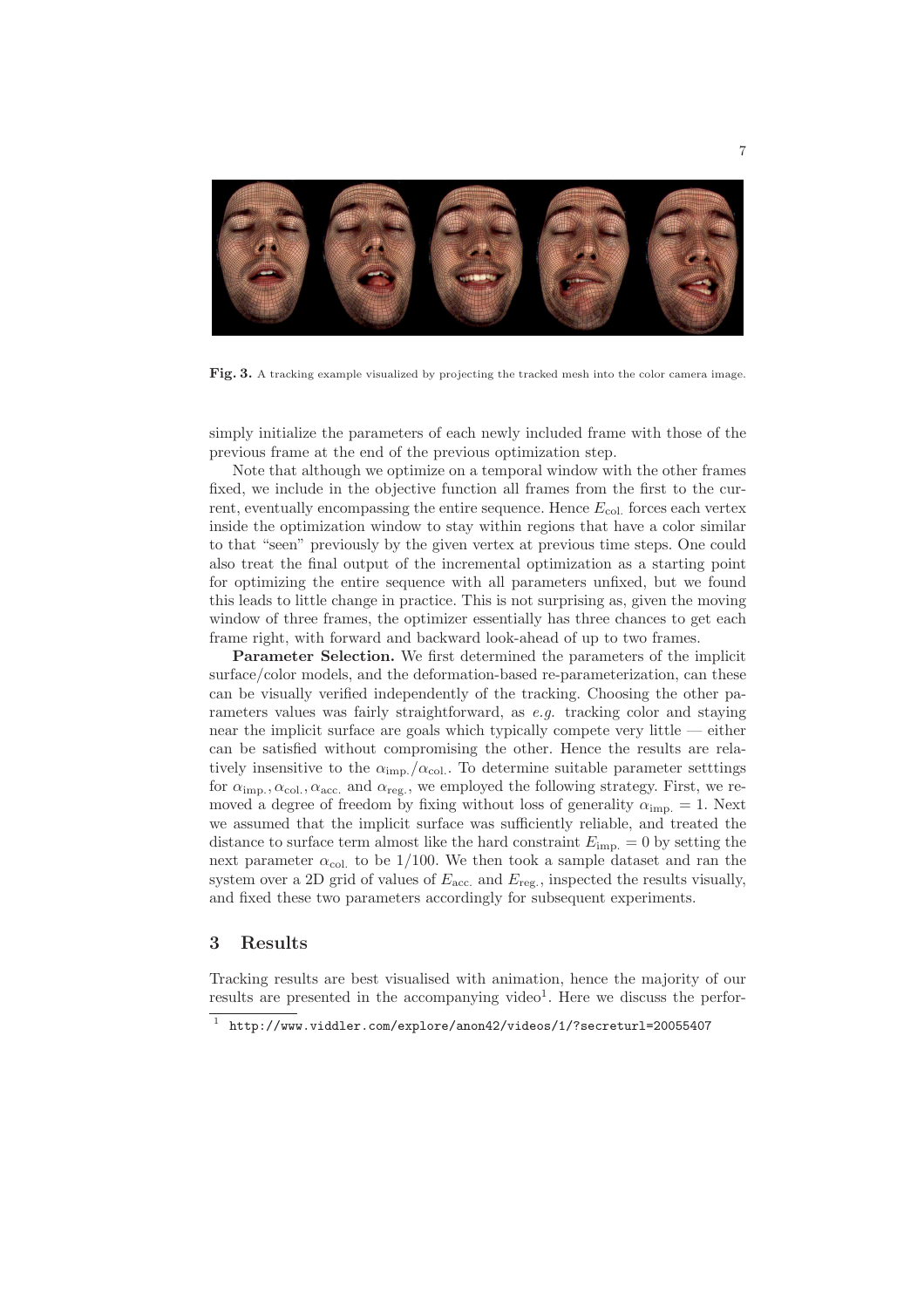mance of the system, and provide images of results of the tracking algorithm, which ran on a 64 bit, 2.4 GHz AMD Opteron 850 processor with 4 GB of RAM, using a mixture of *Matlab* and  $C++$  code. We focus on timings for face data, and only report averages since the timings vary little over identity/performance.

The recording length is currently limited to 400 frames by operating system constraints. Note that this limitation is not due to our tracking algorithm, which has constant memory and linear time requirements in the length of the sequence. The dominating computation is evaluation of the objective function and its gradient during the optimization phase, and of this, around 80% of the time is on nearest neighbor searches into the scanner data using the algorithm of [10], in order to evaluate the implicit surface and color models. Including the 1-2 seconds required to build the data structure of the nearest neighbor search algorithm for each temporal window, the optimization phase of the tracking algorithm required around 20 seconds per frame. Note that only a small fraction of the recorded data needs to be stored in RAM at any given time. Note also that the computation times seem to scale roughly linearly with template mesh density. For example the four-fold upsampled template mesh in the video needed  $\approx$  3.5 times the computation time.

The tracking results in the accompanying video is convincing, and exhibits very little accumulation of error, as can be seen by the consistent alignment of template mesh to the neutral expression in the first and last frames. As no markers were used, the color camera images provide photo realistic expression wrinkles. A challenging example is shown in Figure 3, where the algorithm convincingly captures complex deformations. Here we provide a few comments on the accompanying video, which contains far more results than this paper<sup>1</sup>. To test the reliance on color we applied face paint to the female subject. The deterioration in performance is graceful in spite of both the high specularity of the paint and the sparseness of the color information. To demonstrate that the system is not specific to faces we provide an example in which colored cloth is tracked using no change to the processing pipeline, except for a different template mesh topology. The cloth tracking exhibits only minor inaccuracies around the border of the mesh where there is less information to resolve the ambiguities due to plain colored and strongly shadowed regions. A final example in the video<sup>1</sup> shows a uniformly colored, deforming, and rotating piece of foam being tracked using shape cues alone.

## 4 Discussion and Future Work

By design, our algorithm does not use optical flow calculations as the basis for the surface tracking. Rather, we combine shape and color information on a coarser scale, under the assumption that the color does not change excessively on any part of the surface. This assumption did not cause major problems in the case of expression wrinkles, as such wrinkles tend to appear and disappear on a part of the face with little relative motion with respect to the skin. Hence, in terms of the color penalty in the objective function, wrinkles do not induce a strong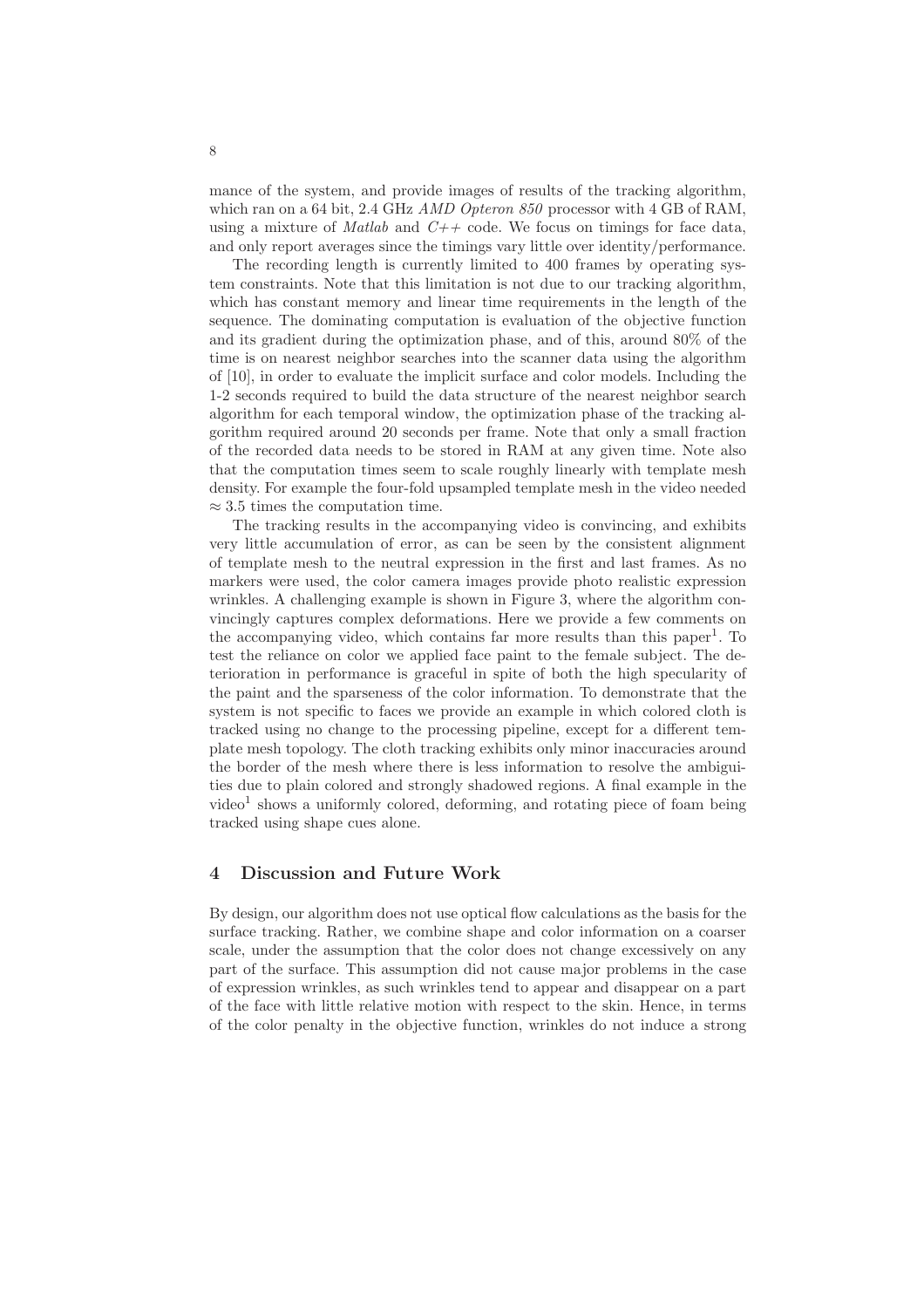force in any specific direction. Although there are other lighting effects which are more systematic, such as specularities, and self shadowing, we believe these do not represent a serious practical concern for the following reasons. Firstly, we found that in practice the changes caused by shadows and highlights were largely accounted for by the redundancy in color and shape over time. Secondly, it would be easy to reduce the severity of these lighting effects using light polarisers, more strobes and lighting normalization based on a model of the fixed scene lighting. Due to the general lack of available data, we were unable to systematically compare the performance of our system with that of others. To make a first step towards establishing a benchmark, we intend to publish data from our system, in order to allow future comparisons. The tracking system we have presented is automated, however it is straightforward to modify the energy functional we minimize in order to allow the user to edit the result by adding vertex constraints for example. It would also be interesting to develop a system which can improve the mesh regularisation terms in a face specific manner, by learning from previous tracking results. Another interesting direction is intelligent occlusion handling, which could overcome some of the limitations of structured light methods, and also allow the tracking of more complex self occluding objects.

## A KNN Implicit Surface and Color Models

In this appendix, we motivate and define our nearest neighbor based implicit surface and color models. Our approach falls into the category of partition of unity methods, in which locally approximating functions are mixed together to form a global one. Let  $\Omega$  be our domain of interest, and assume that we have a set of non-negative (and typically compactly supported) functions  $\{\varphi_i\}$  which partition unity, *i.e.*  $\sum_i \varphi_i(\mathbf{x}) = 1, \forall \mathbf{x} \in \Omega$ . Now let  $\{f_i\}$  be a set of locally approximating functions for each  $\sup(\varphi_i).$  The partition of unity approximating function on  $\Omega$  is  $f(\mathbf{x}) = \sum_i \varphi_i(\mathbf{x}) f_i(\mathbf{x})$ . The  $\varphi_i$  are typically defined implicitly by way of a set of compactly supported auxiliary functions  $\{w_i\}$ . Provided the  $w_i$  are non-negative and satisfy  $\sup(w_i) = \sup(\varphi_i)$ , the following choice is guaranteed to be a partition of unity:  $\varphi_i = \frac{w_i}{\sum_j w_j}$ . Presently we take the extreme approach of associating a local approximating function  $f_i$  with each data point from the set  $\mathbf{x}_1, \mathbf{x}_2, \ldots, \mathbf{x}_m \in \mathbb{R}^4$ , produced by our scanner. In particular, for the implicit surface embedding function  $f_{\text{imp.}}$ :  $\mathbb{R}^4 \to \mathbb{R}$ , we associate with  $\mathbf{x}_i$  the linear locally approximating function  $f_i(\mathbf{x}) = (\mathbf{x} - \mathbf{x}_i)^\top \mathbf{n}_i$ , where  $\mathbf{n}_i$  is the surface normal at  $\mathbf{x}_i$ . For the color model  $f_{\text{col.}}$ :  $\mathbb{R}^4 \to \mathbb{R}^3$ , the local approximating functions are simply the constant vector-valued functions  $f_i(\mathbf{x}) = \mathbf{c}_i$ , where  $\mathbf{c}_i \in$  $\mathbb{R}^3$  represents the RGB color at  $\mathbf{x}_i$ . Note that the above description constitutes a slight abuse of notation due to our having redefined  $f_i$  twice.

To define the  $\varphi_i$ , we first assume w.l.o.g. that  $d_1 \leq d_2 \leq \ldots \leq d_k \leq d_i$ ,  $\forall i >$ k, where x is our evaluation point and  $d_i = ||\mathbf{x} - \mathbf{x}_i||$ . In practice, we obtain such an ordering by way of a  $k$  nearest neighbor search using the  $TSTOOL$ software library [10]. By now letting  $r_i \equiv d_i/d_k$  and choosing  $w_i = (1 - r_i)_+,$ it is easy to see that the corresponding  $\varphi_i$  are continuous, differentiable almost